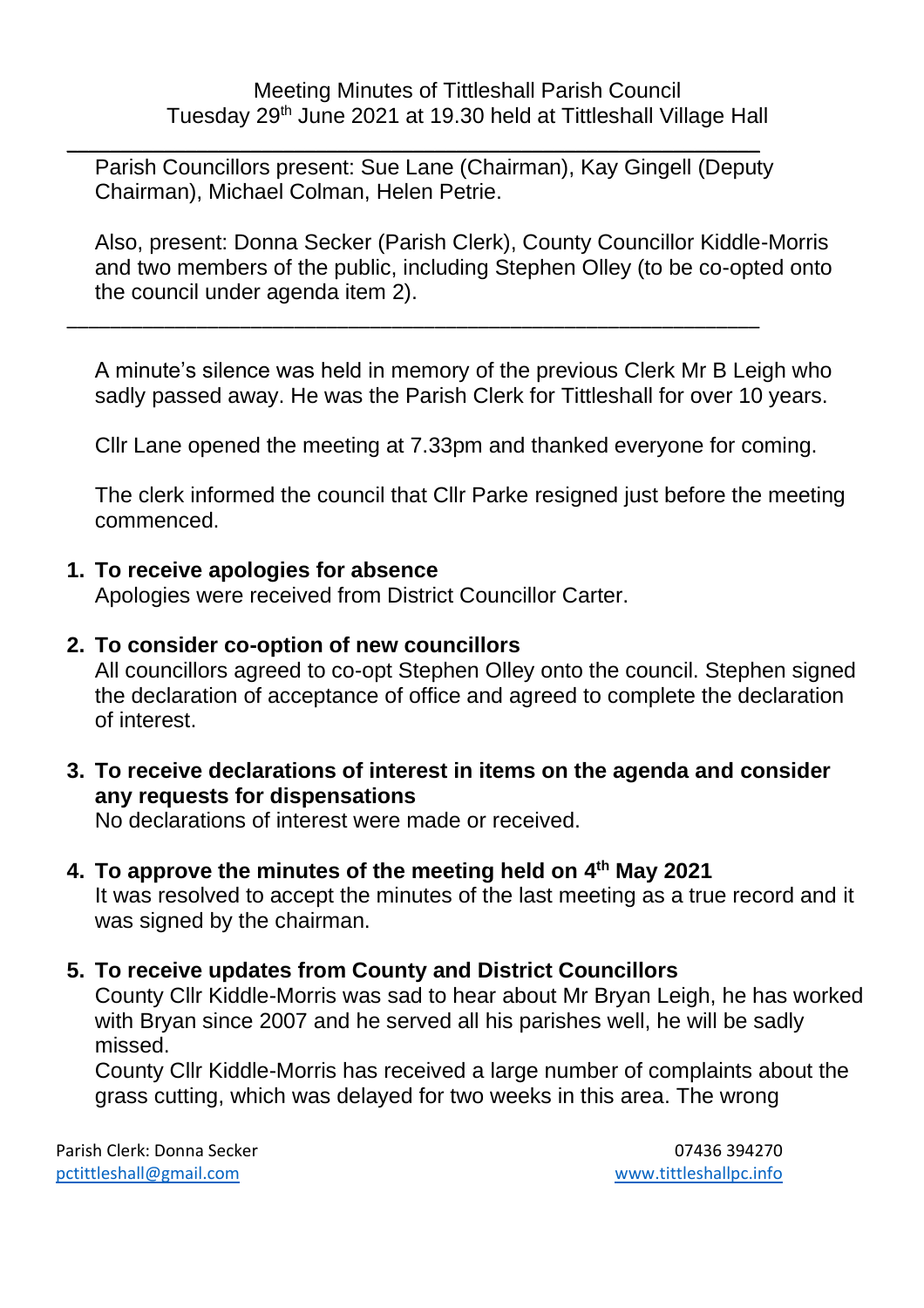equipment is being used. This is a sub-contracted service for NCC carrying out the cuts and a complaint has been submitted directly to NCC.

The delay in pothole repairs is being dealt with. The new highways engineer had 700 outstanding repairs when he was appointed, and it is now 160 but priority potholes will be repaired first.

£3 million has been allocated to the libraries. Dereham library is being extended and a community hub added for computer use.

The finances are going to be stretched over the next 4 years and Norfolk County Council will be looking at ways to reduce spending and saving money. Over 98% of people are now working from home and companies will be looking at reducing and downsizing buildings, which may cause problems financially as this will reduce the business rates on which the councils rely.

Heath Lane has been inspected by the highway engineer due to ongoing complaints from residents. The request was to side out the verges, but this is going to cost thousands of pounds to carry out and will only gain a few inches either side of the verges. It is too much money to spend on something that won't make a big impact to the width of the road.

- **6. To report progress on items not on the agenda from the last meeting** Cllr Gingell will look into putting together leaflets for holiday homes within the village when covid restrictions allow. All other items are noted on this agenda.
- **7. Open forum for Public Participation: an opportunity to hear from members of the public (Max 15 Minutes)**

During the meeting an HGV travelled down the High Street, a resident present noted that HGV drivers are using the High Street again as trees on the Church Lane route are damaging their lorries. Cllr Lane will review the overhanging trees. The clerk will contact the owners of the trees and the transport company. Cllr Gingell reported that the speed watch group is active, and a vehicle was given an on the spot fine, one police caution and several logged at over 35 miles and hours and the will receive caution letters.The speed watch group are urgently needing more volunteers to join to continue reducing speeding within the village.

A resident approached the council regarding the speed watch group. He has investigated various other equipment that can be purchased and used. Apparently 50% of the fines can be given back to the village. The clerk will look into this option and report back at the next meeting with further information.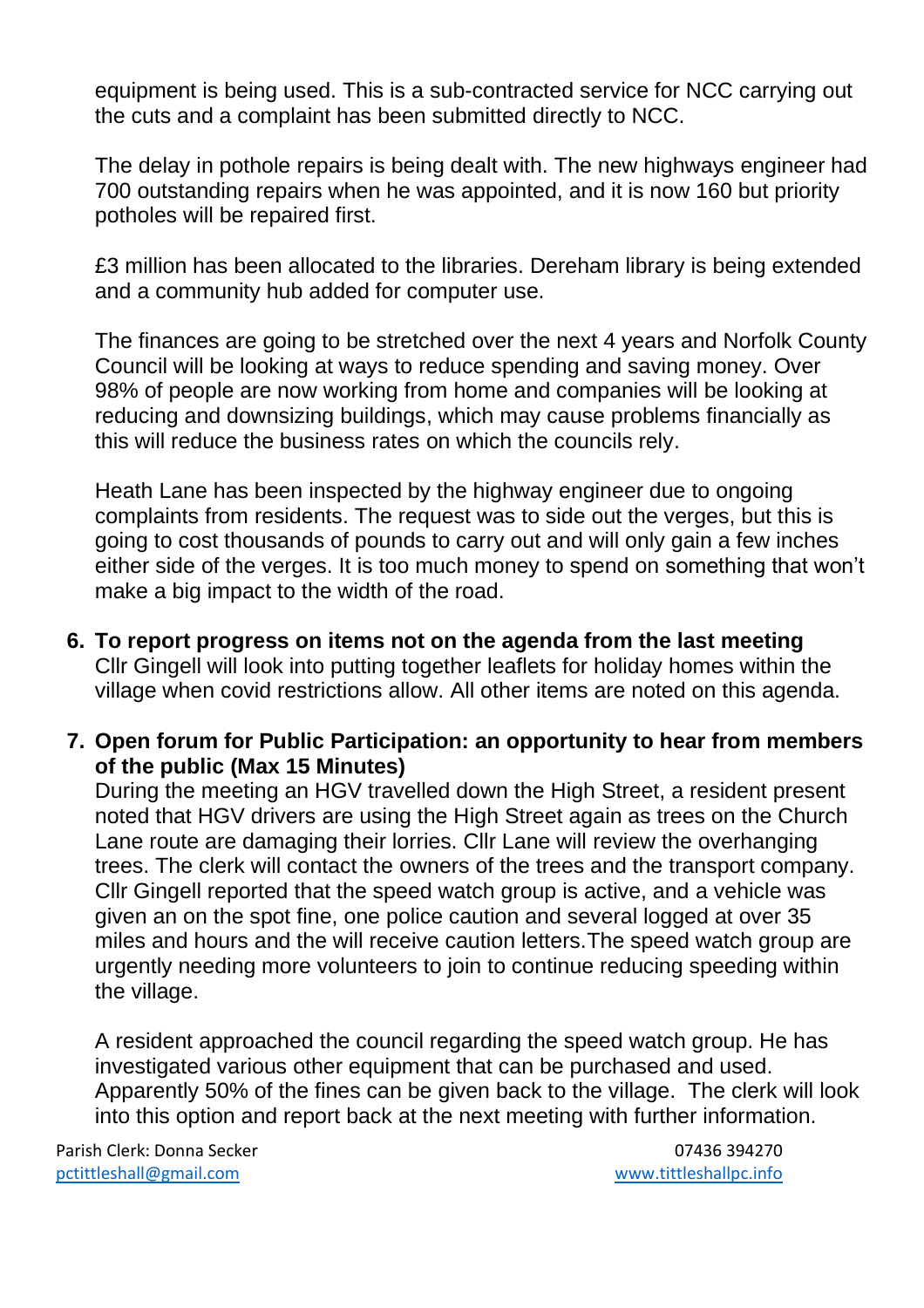# **8. Planning Applications**

# **8.1 To receive planning applications by Breckland District**

- 3PL/2021/0744/Hou-3PL/2021/0745/LB-Installation of two air source heat pumps at the rear of the property-17/05/21-Submitted **8.1.1** 3PL/2021/0684/F-Godwick Hall, Mill Road, Retention of 3 x Shepherd's Huts for holiday accommodation-07/05/21-Submitted 3PL/2021/0686/F-Godwick Hall, Mill Road, Erection of manager's dwelling and detached carport-07/05/21-Submitted 3PL/2021/0692/F-Godwick Hall, Mill Road, Erection of cabin for holiday accommodation-07/05/21-Submitted **8.1.2**-3PL.2021/0620/F-Manor Farm, Fakenham Road, development of three proposed free-range poultry houses with associated roaming
- areas, management facilities and infrastructure-26/04/21-10/05/21 **8.2. Update on application decisions taken by Breckland District** 3PL/2021/0356/HOU-Woodford Lodge, Litcham Road, the erection of a Victorian style greenhouse in the rear garden-12/05/21-Approved 3PL/2021/0355/F-The Great Barn, Mill Road. Unblocking of 5 no slot windows openings to barn and insertion of new windows-16/04/21- Approved

3PL/2021/0619/F-The Garage, Clay Hill, proposed enlarged replacement open coach garage-26/04/21-Approved

# **9. To authorise and approve the following:**

# **9.1 The grant policy form**

The grant was circulated to the Councillors and was adopted by all the council.

# **9.2 The Code of Conduct policy**

The policy is being circulated to all the council and will be approved at the next meeting.

# **9.3 The financial regulations policy**

The policy is being circulated to all the council and will be approved at the next meeting.

## **9.4 The standing order policy** The policy is being circulated to all the council and will be approved at the next meeting.

# **9.5 The GDPR statement**

The policy is being circulated to all the council and will be approved at the next meeting.

# **10.To discuss and update the Council**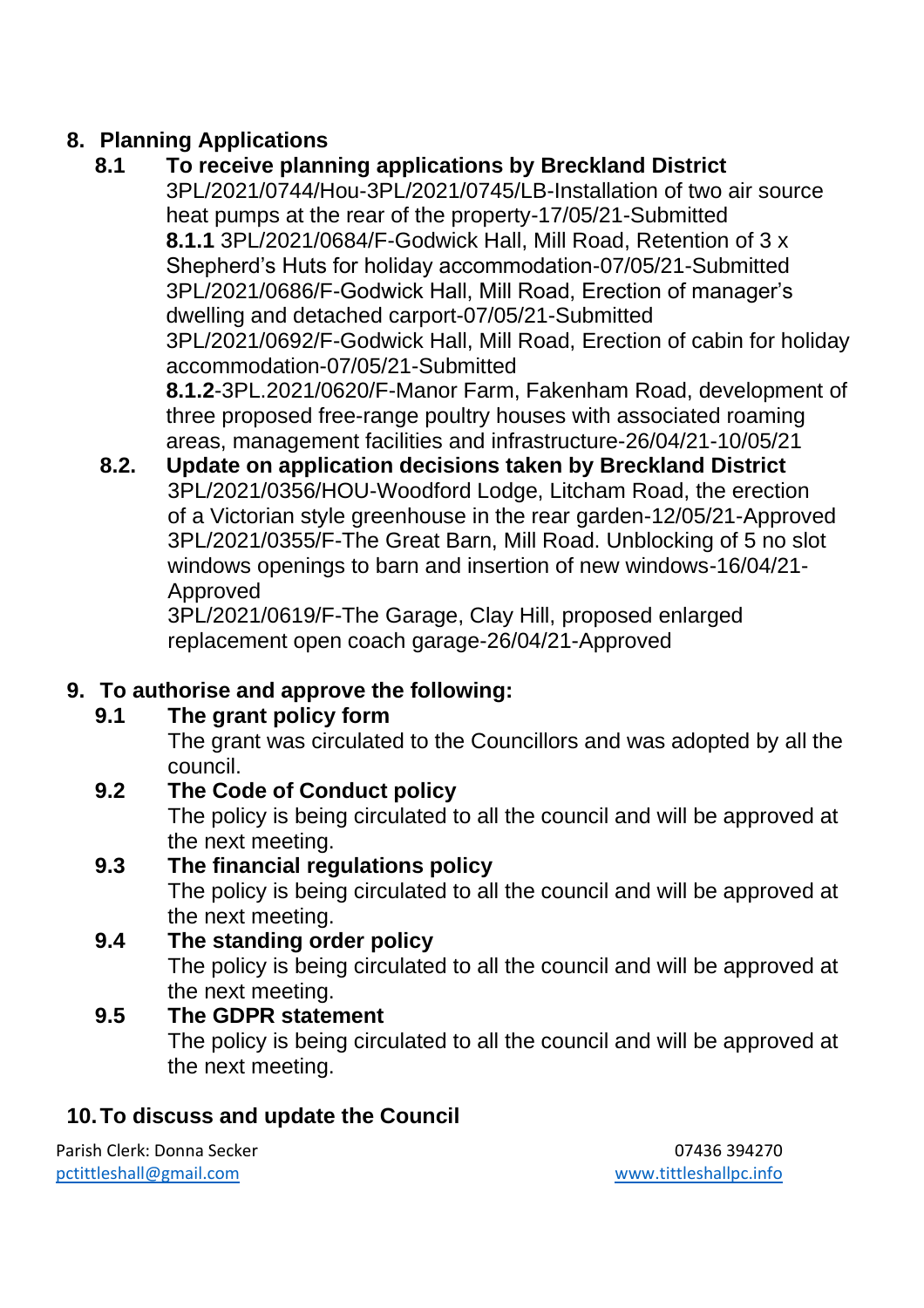# **10.1 To discuss Highway matters**

Cllr Gingell reported that the repairs to the potholes on Health Lane were badly repaired and they are all breaking up after a couple of weeks. County Cllr Kiddle-Morris will check and report this.

Cllr Petrie reported that the potholes that were reported back in April are still not repaired but have been marked. This will be chased up by County Cllr Kiddle-Morris.

## **10.2 To update the Council on the Millennium Green**

It has been confirmed that the Millennium Green trust is taking up full responsibility. The parish council will continue to pay for the grass cutting on a regularly basis. Further discussion is needed to establish the ownership of the play equipment and this will be added to the next agenda.

## **10.3 To update the Council on the Councillors training course**

Cllr Gingell reported that it was a great course and all new cllrs should attend. It was really useful information and it was good to have documents that can be referred back to. Cllr Petrie reported that it was really good to know what parish councils can get involved with.

## **10.4 To discuss the Benches**

Cllr Gingell advised that a resident has offered several times to repair and re-varnish the benches. The clerk will contact the resident.

### **10.5 To discuss the dog bins/signs**

Cllr Lane reported that the dog signs have been removed that a resident had displayed. The authorised highway signs are just small stickers that go unnoticed. The council will continue to look into ways of implementing bigger signs. The clerk will contact the dog warden and make them aware of the worst areas: High Street and Fakenham Road.

The dog bin post by the Flower Meadow is damaged, and Cllr Colman will repair this.

#### **10.6 To discuss the 1 Million tree planting**

The clerk has been looking into this scheme via Norfolk County Council but without any further information to report. The clerk will investigate further via Countryside TV programme to see if that gives direct information.

## **10.7 To discuss the Bee bombs and wildflower**

Cllr Olley requested the possibility of having a wildflower area on the green near Blenheim Crescent. The clerk will contact Breckland to see if this area is owned by them and if we can seek approval.

#### **10.8 To consider and approve the Grant application for Millennium Green**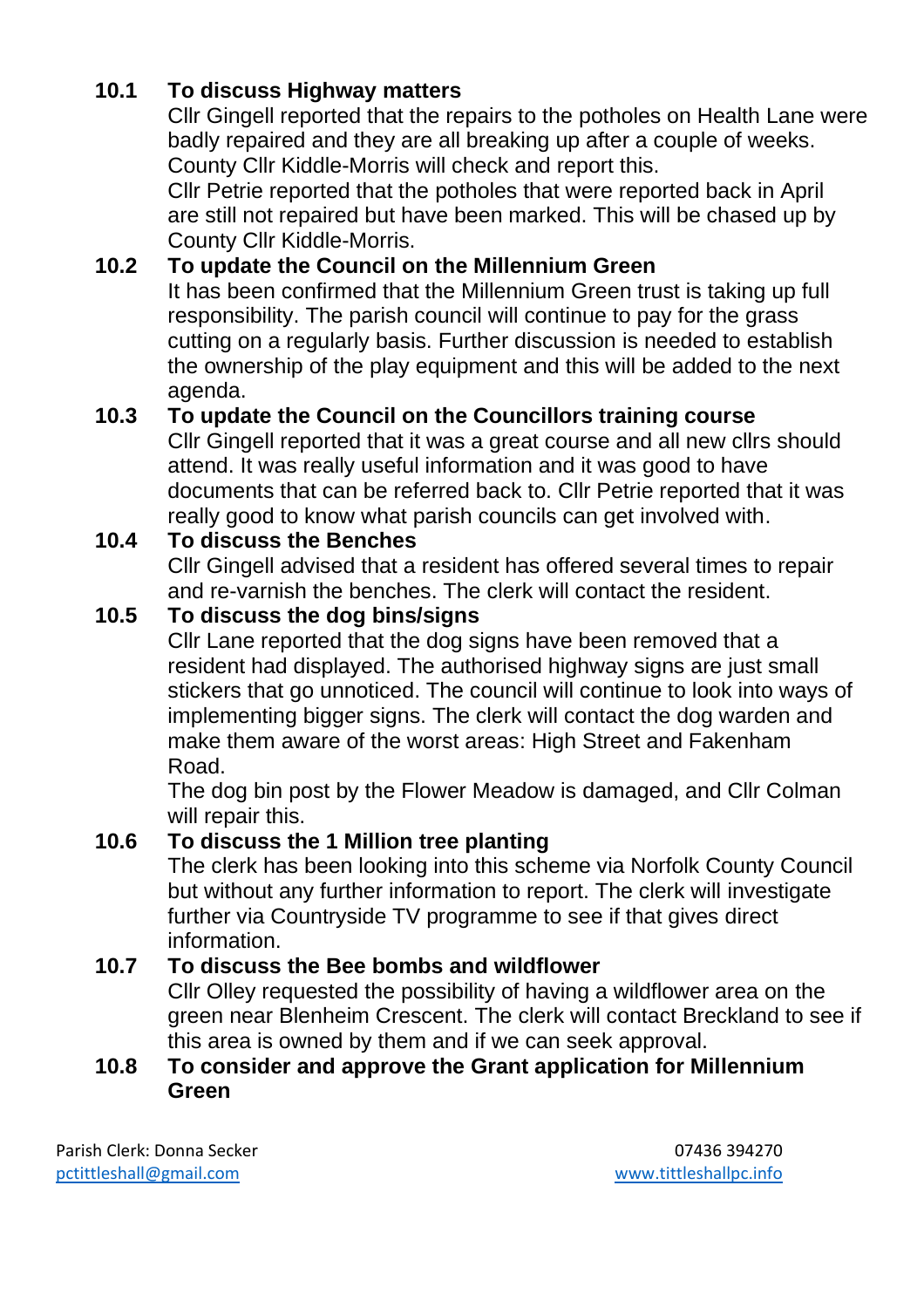A grant request form was received from the Millennium Green trust for £250. All the council agreed to award the full amount.

### **10.9 New village website**

The new village website is going to be launched and this will be publicised in the Church and Village magazine with the new link

# **11. To update the Council on**

## **11.1 The Emergency Plan**

Cllr Gingell reported that the full emergency plan master copy is being disturbed to the cllrs and volunteer for their records. The council thanked Cllr Gingell for all her hard work on this plan.

## **12. To Receive reports**

## **12.1 To receive reports on Defib**

Cllr Petrie has made the regular checks, and all is in order.

### **12.2 To receive reports on Pathways**

12.2.1-Permissive pathway

A report was received from the Tittleshall pathway village inspection which has been carried out by Wendy Seale (who has kindly given us permission to publish her name). The report will be posted on the website on the front page for all residents to view. This report is very thorough and was read out by Cllr Lane. The council thanked Wendy for her time and work on the report. The clerk will also forward this report to the footpath department at Norfolk County Council highlighting the areas of concern that need actioning.

## **13. Finance**

# **13.1 To approve the list of payments**

The Council approved the list of payments for June/July 2021 as detailed at the end of the minutes.

#### **13.2 To approve the budget**

The Council approved the budget for June/July 2021

**13.3 To authorise direct debit to the Information Commissions Office** The Council approved the direct debit payment to the ICO

## **13.4 Clerks Course-Planning**

The council agreed for the clerk to attend the course on "understanding the planning process".

**14. To receive items for the next meeting agenda 7 th September 2021 New dog bin-Fakenham Road**

New village website Sport equipment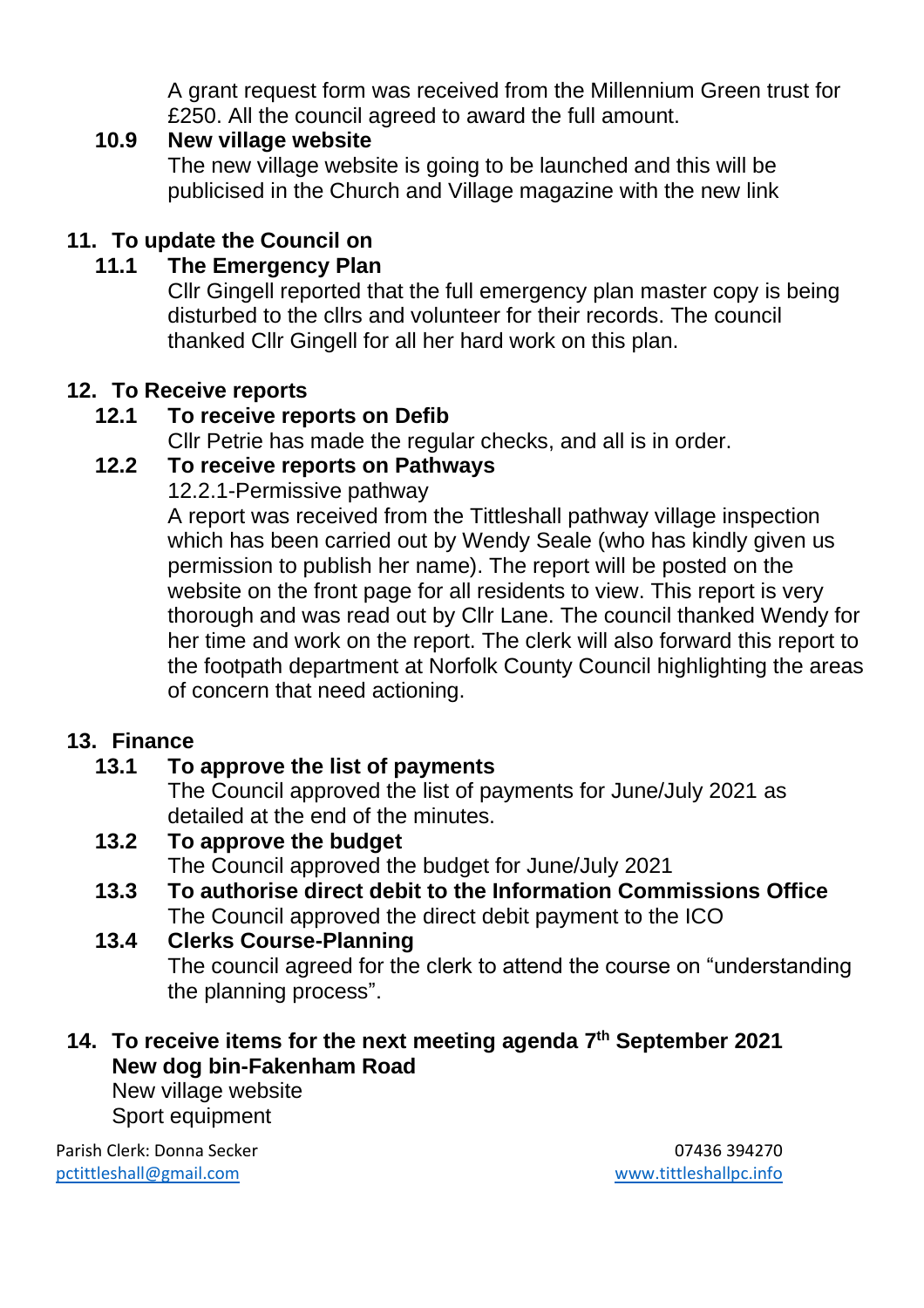Queen's Platinum celebration - new sign Social media and approve the policies Meeting finished at 9.32pm

TITTLESHALL FINANCE 30th April 2021-31st May 2021

#### COMMUNITY ACCOUNT

| <b>Barclays</b> | 2021                                       |                       | £63.68    |
|-----------------|--------------------------------------------|-----------------------|-----------|
|                 | <b>Business Savings Account-30th April</b> |                       |           |
|                 | Total                                      | Unity Balance-31/5/21 | £5,614.22 |
|                 | Presented Chq's                            |                       | £1,587.13 |
|                 |                                            |                       |           |
|                 | <b>Balance</b>                             |                       | £7,201.35 |
|                 | <b>Allotment Rent</b>                      |                       | £175.00   |
|                 | Vat Refund                                 |                       | £34.75    |
|                 | Balance at 30th April 21                   |                       | £6,991.60 |

| Unity        |                    |                              |           |
|--------------|--------------------|------------------------------|-----------|
| <b>Trans</b> | <b>Kay Gingell</b> | <b>Emergency plan copies</b> | £80.00    |
| Unity        |                    | <b>Planning System-</b>      |           |
| <b>Trans</b> | <b>NPTS</b>        | course                       | £44.00    |
| Unity        |                    |                              |           |
| <b>Trans</b> | D.k. Secker        | Wages May & June             | £644.28   |
| Chq          |                    |                              |           |
| 300001       | C.Millward         | <b>Church Grass cutting</b>  | £700.00   |
| Chq          |                    |                              |           |
| 300002       | Donation           | <b>Millennium Green</b>      | £250.00   |
|              |                    |                              |           |
| Total        |                    |                              | £1,718.28 |